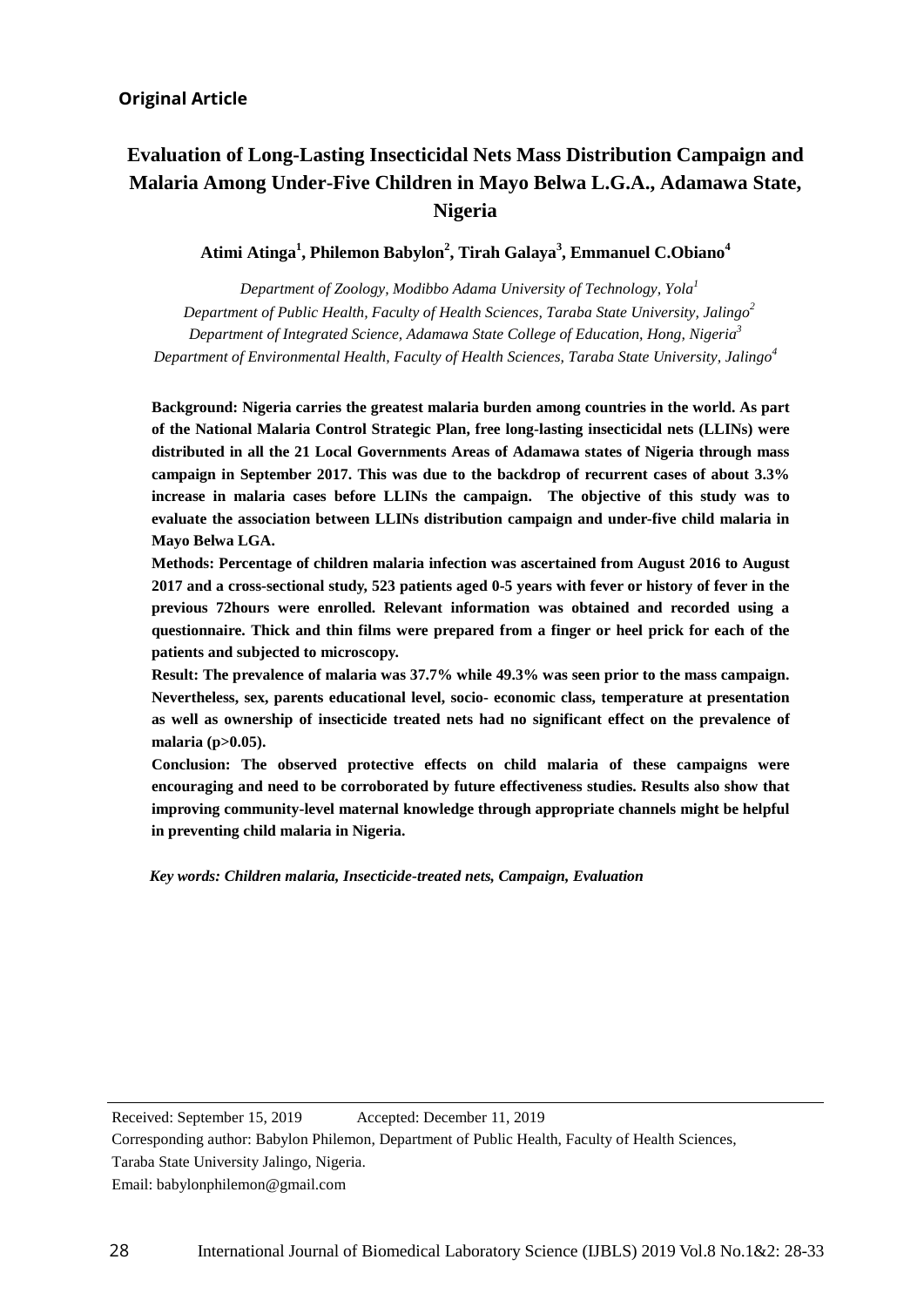#### **Background**

The Global Malaria Action Plan calls for the rapid scale up of key malaria prevention interventions including widespread use of long-lasting insecticidal nets (LLINs) by people at risk for malaria since research has demonstrated their effectiveness in reducing malaria mortality and morbidity in young children (Roll Back Malaria Partnership (RBMP), 2016). Monitoring and evaluation of LLIN distribution efforts is important to help determine the impact of LLINs and to inform optimal program implementation strategies within the National Malaria Control Program (NMCP, 2012).

Malaria caused an estimated 435 000 deaths globally in 2017, compared with 451 000 estimated deaths in 2016. Children aged under 5 years are the most vulnerable group affected by malaria, they accounted for 61% (266 000) of all malaria deaths worldwide. The World Health Organization African Region accounted for 93% of all malaria deaths in 2017, it also accounted for 88% of the 172 000 fewer global malaria deaths reported. Nearly 80% of global malaria deaths in 2017 were concentrated in 17 countries in the WHO African Region and India; seven of these countries accounted for 53% of all global malaria deaths, Nigeria carries the greatest malaria burden among countries in the world (19%) (WHO, 2018).

There has been a rapid scale-up of insecticide-treated net (ITN) or long-lasting insecticidal net (LLIN) distribution in African countries in the recent years (RBMP, 2016), fueled by randomized controlled trials (efficacy studies) of ITN on a variety of outcomes. While many studies have examined the efficacy of ITNs (under optimal conditions), relatively few studies have looked at the effectiveness of ITN mass distribution campaigns in preventing malaria (under real-world conditions in the general population) (Lengeler, 2014). Thus necessitate this study which aimed at evaluate the association between LLINs distribution campaign and under-five child malaria in Mayo Belwa LGA, of Adamawa State.

#### **Study Area**

Mayo Belwa Local Government area of Adamawa State lies between Latitude 11°26 ˈ and 11°34 ˈN and Longitude 14°12 ' and 14°34 'E. The area has a projected population (2009) of 1,612,645. It is mainly

an upland zone, rising above 250 meters above the sea level. It enjoys tropical climate with two distinct seasons; rainy season (April-October) and the dry season (November-March). Temperature ranges between 21°C and 28°C with high humidity.

#### **Methodology**

Baseline malaria raw data for this study was obtained from the recorded parasitology register of the Cottage Hospital Mayo Belwa LGA from August 2016 to August 2017, 523 patients age 0-5 visited the Health Facility for malaria diagnosis prior to LLINs distribution campaign which took place in September-October, 2017. After which, a cross-sectional study was undertaken, from May 2018 to May 2019, 523 children aged 0-5 with fever or history of fever in the previous 72hours visiting Cottage hospital Mayo Belwa were enrolled after informed consent was obtained from each parent/guardian and those on malaria treatment were excluded. Relevant information was obtained using a questionnaire. Thick and thin films were prepared from a finger or heel prick for each of the patients and subjected to microscopy.

#### **Results**

The result revealed malaria among aged 0-5 before-and-after campaign of LLINs (Figure 1). Before the campaign (August 2016-August 2017) data showed that 258 (49.3%) had malaria out of which 149 (28.5%) were males and 109 (20.8%) females, ownership of LLINs then was 42% (Figure 1). Then the mass distribution took place from September to October 2017. After the campaign (May 2018-May 2019) the result of the 523 aged 0-5 years patients showed that 197 (37.7%) had malaria of which 97 (18.5%) were males and 100 (19.1%) females (Figure 2). Furthermore, the result of this study revealed that out of the 523 aged 0-5 patients diagnosed of suspecting malaria, 504 had fever with 187 (35.8%) having malaria, 19 had no fever but 10 (1.9%) had malaria (Figure 3). Ownership of LLINs was 95% after the campaign (Figure 4). Chi-square test showed LLINs ownership, sex, parents educational level, socio- economic class, temperature at presentation had no significant effect on the prevalence of malaria  $(p>0.05)$ .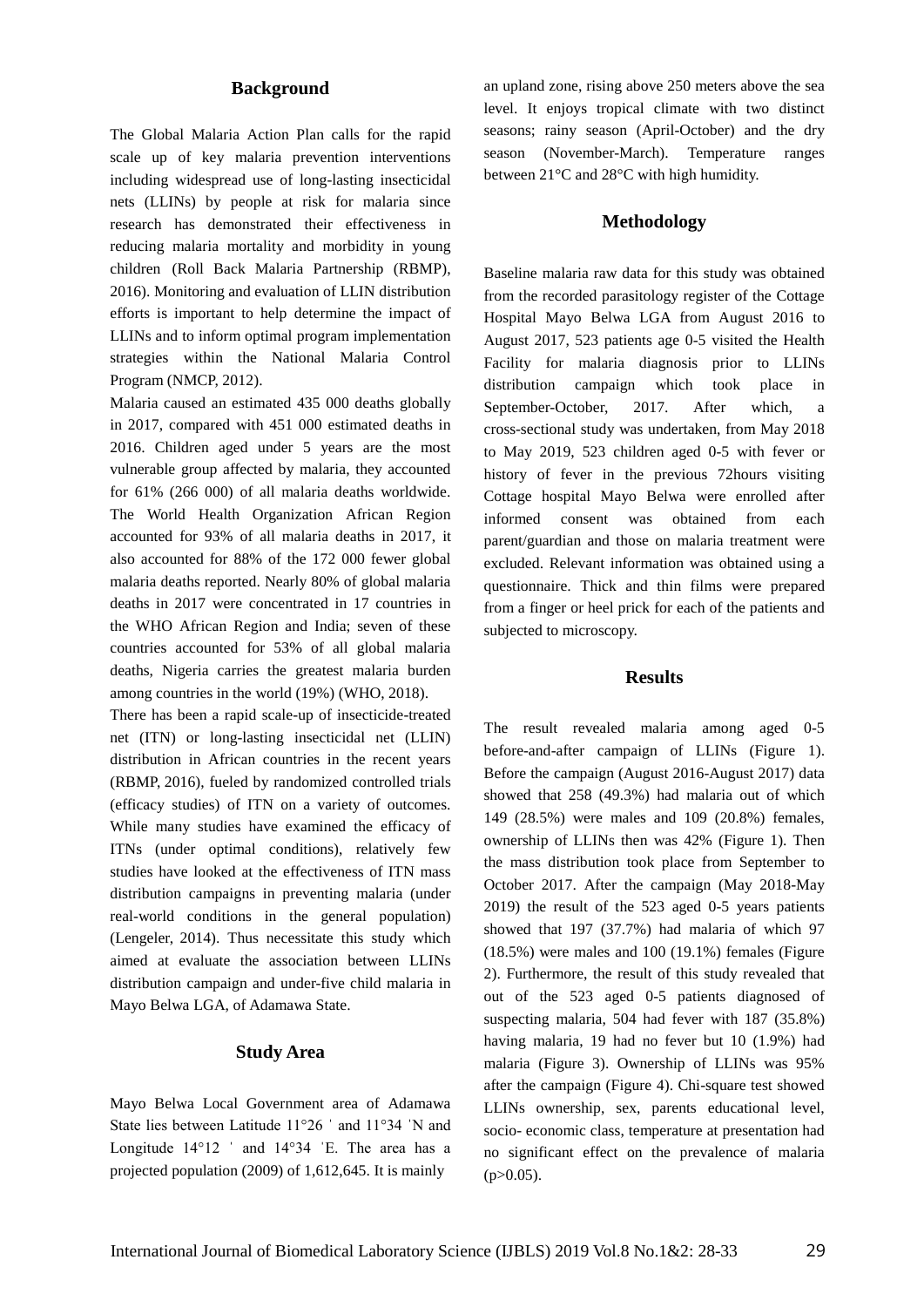

*Figure 1. Showing percentage prevalence of malaria infection before and after the LLINs campaign among the participants.*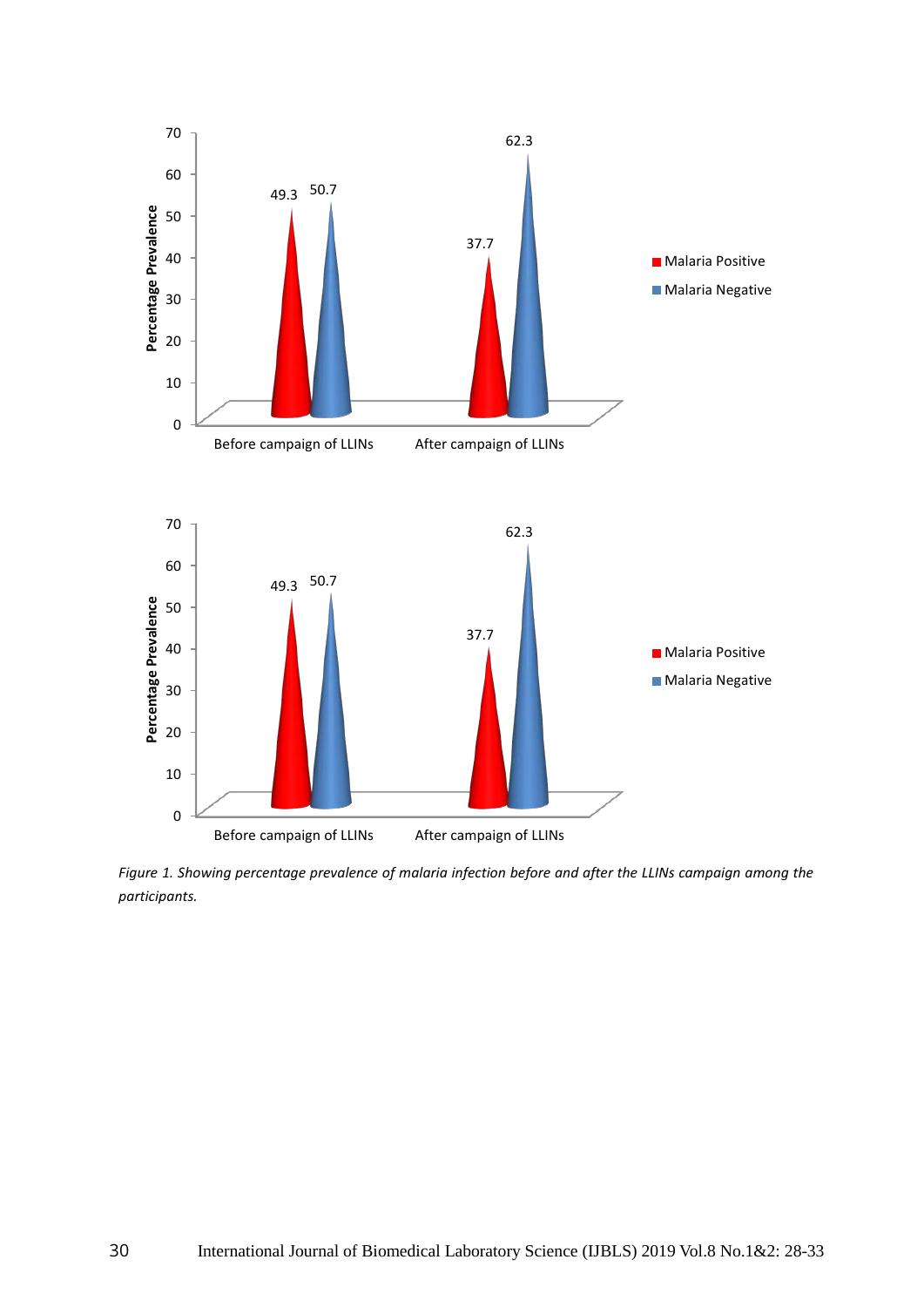

*Figure 2. Showing percentage prevalence of malaria infection before and after the LLINs campaign among the participants in relation to gender.*



*Figure 3. Showing prevalence of malaria infection after the LLINs campaign among the participants in relation to LLINs ownership.*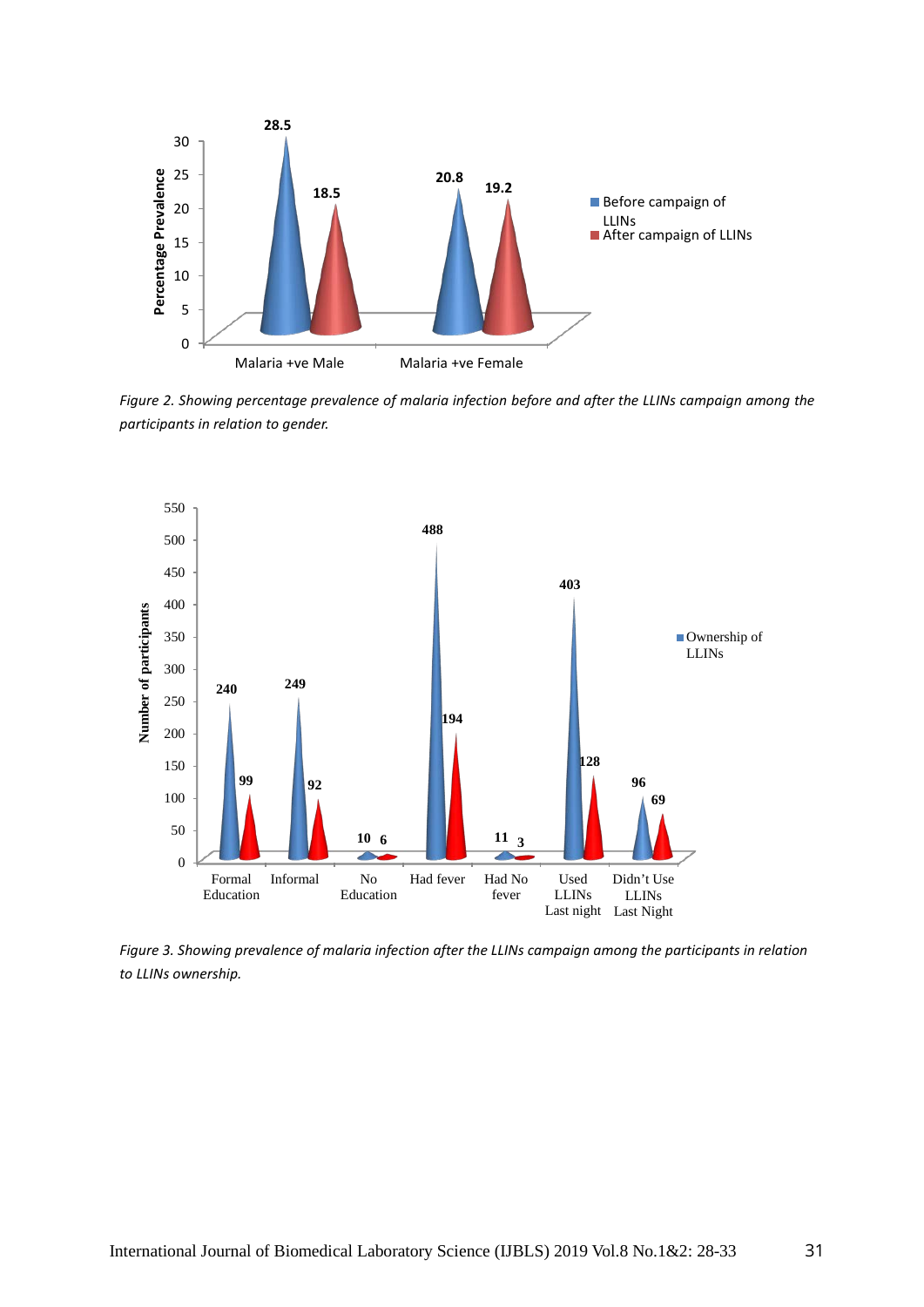

*Figure 4. Showing the number of ownership of LLINs of the participants after the campaign.*

#### **Discussion**

The overall malaria prevalence in this evaluation study showed decline by 11.6% that is 49.3% before the mass distribution campaign to 37.7% after a one year of LLINs distribution. Although, contrary to well established positive impact of assess to LLINs on prevalence of malaria ownership of ITN had no significant effect on the prevalence of malaria in this study. Similar finding has been reported by other workers (Atieli *et al.*, 2017). This finding may be attributed to several factors; in the first place, ownership is not synonymous with usage, and even when used, lack of care for the nets may have contributed to this observation (Atieli *et al.,* 2017). In addition, the present study did not evaluate usage of and care for ITNs. Furthermore, those who did not own ITNs were not good controls because many of them practiced other forms of vector control measures such as usage of insect repellent (mosquito coils) and insecticide which are known effective control measures (Amodu *et al*., 2006)

This variation of the effect of socioeconomic status on malaria prevalence could be due to variable method of socioeconomic status classification; while Yusuf *et al.*(2010) used wealth index to measure socioeconomic status, this study used parental educational status in combination with parental occupation and expected income to determine the socioeconomic status of each child (Ogunlesi *et al*., 2008).Temperature at presentation neither had significant effect on the prevalence of malaria in this study. This finding may be due to the paroxysmal

nature of malarial fever and thus history of fever may be as important as fever at presentation in the clinical diagnosis of malaria. However, while this finding is similar to the finding in other studies (Elechi *et al.,* 2015) with regards to prevalence of malaria, others have found temperature at presentation to be associated with higher malaria prevalence (Sowunmi, 1995).

## **Conclusion and Recommendation**

In conclusion, the observed protective effects on child malaria of these campaigns were encouraging and need to be corroborated by future effectiveness studies. Results also showed some level of resistant on the LLINs, but improving community-level maternal knowledge through appropriate channels might be helpful in preventing child malaria in Nigeria. Hence, there is need to strengthen and scale up various malaria control programs while ensuring proper implementations of programs and activities through effective monitoring and evaluation.

### **References**

- 1. Atieli HE, Zhou G, Afrane Y, Lee MC, Mwanzo I, Githeko AK: Insecticide-treated net (ITN) ownership, usage and malaria transmission in the highlands of western Kenya. *Parasites and Vectors* 2017*; 4: 113.*
- 2. Amodu (2) OK, Olumese PE, Gbadegesin RA, Ayoola OO, Adeyemo AA: The influence of